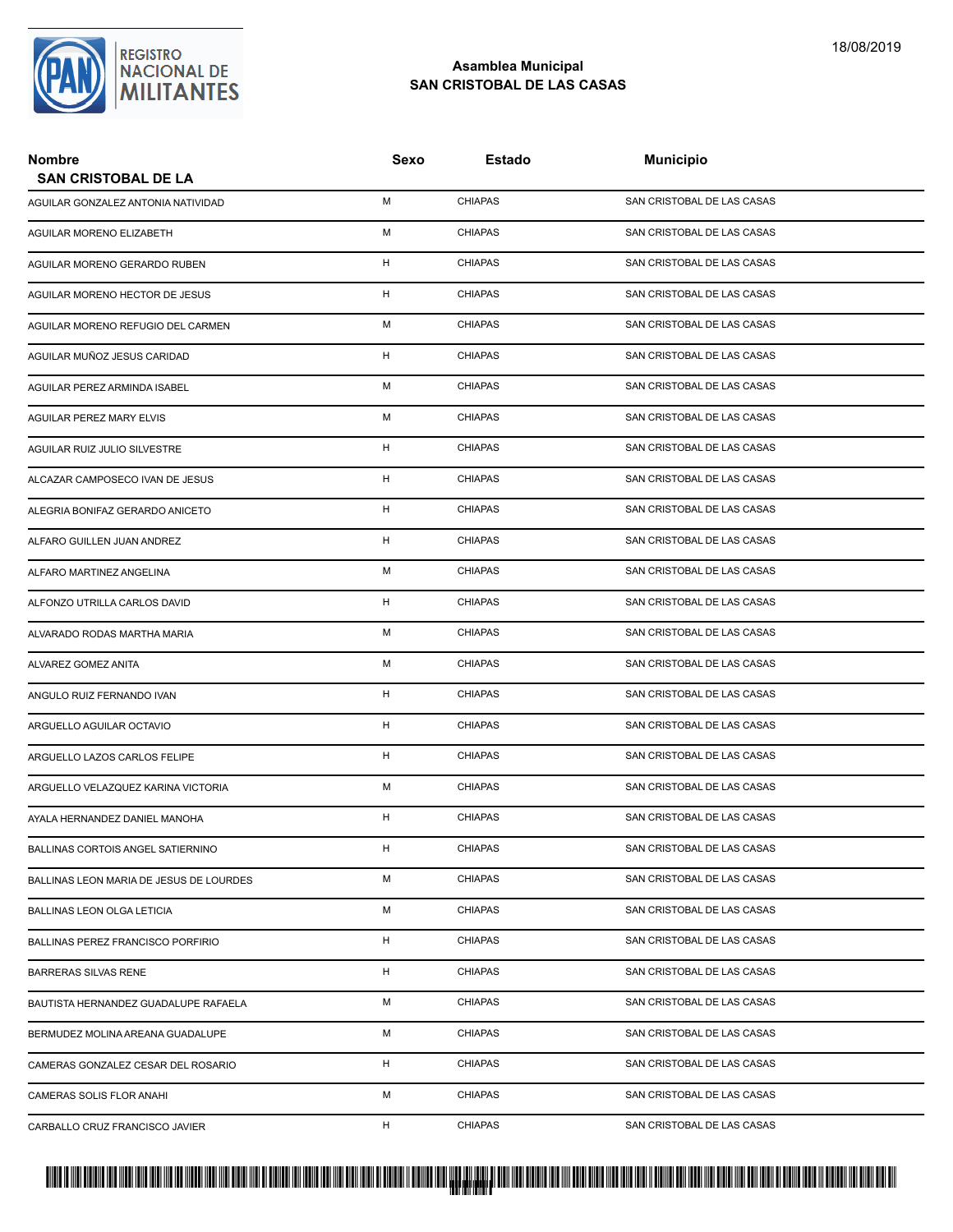

| <b>Nombre</b>                         | Sexo | Estado         | <b>Municipio</b>           |
|---------------------------------------|------|----------------|----------------------------|
| CARPIO FONSECA MARIA AMPARO           | М    | <b>CHIAPAS</b> | SAN CRISTOBAL DE LAS CASAS |
| CASTAÑON VELAZCO ANDRES DE JESUS      | н    | <b>CHIAPAS</b> | SAN CRISTOBAL DE LAS CASAS |
| COBOS ISLAS ALEJANDRO                 | H    | <b>CHIAPAS</b> | SAN CRISTOBAL DE LAS CASAS |
| COBOS SANCHEZ CESAR AUGUSTO           | H    | <b>CHIAPAS</b> | SAN CRISTOBAL DE LAS CASAS |
| COBOS SANCHEZ HANS ALEJANDRO          | H    | <b>CHIAPAS</b> | SAN CRISTOBAL DE LAS CASAS |
| COELLO EBOLI AMPARO                   | М    | <b>CHIAPAS</b> | SAN CRISTOBAL DE LAS CASAS |
| COLLAZO CHOJ CRISTINA                 | М    | <b>CHIAPAS</b> | SAN CRISTOBAL DE LAS CASAS |
| COLLAZO LOPEZ DOMINGA                 | M    | <b>CHIAPAS</b> | SAN CRISTOBAL DE LAS CASAS |
| CONSTANTINO ZAMUDIO MARIA ANTONIETA   | М    | <b>CHIAPAS</b> | SAN CRISTOBAL DE LAS CASAS |
| CONTRERAS VALISERRA ANDREA            | М    | <b>CHIAPAS</b> | SAN CRISTOBAL DE LAS CASAS |
| CORDERO BLANCO JUAN CARLOS            | H    | <b>CHIAPAS</b> | SAN CRISTOBAL DE LAS CASAS |
| CRUZ PEREZ MARIA DE JESUS             | М    | <b>CHIAPAS</b> | SAN CRISTOBAL DE LAS CASAS |
| CRUZ PEREZ MERARI ROXANA              | М    | <b>CHIAPAS</b> | SAN CRISTOBAL DE LAS CASAS |
| CRUZ VAZQUEZ ANGELINA                 | М    | <b>CHIAPAS</b> | SAN CRISTOBAL DE LAS CASAS |
| CULEJ HERNANDEZ AGUSTINA              | М    | <b>CHIAPAS</b> | SAN CRISTOBAL DE LAS CASAS |
| DE LA CRUZ CRUZ RICARDA ZENAIDA       | М    | <b>CHIAPAS</b> | SAN CRISTOBAL DE LAS CASAS |
| DEMEZA HERNANDEZ MARIA DE LOS ANGELES | М    | <b>CHIAPAS</b> | SAN CRISTOBAL DE LAS CASAS |
| DIAZ DIAZ MARIA                       | М    | <b>CHIAPAS</b> | SAN CRISTOBAL DE LAS CASAS |
| DIAZ ESPINOSA MANUELA                 | М    | <b>CHIAPAS</b> | SAN CRISTOBAL DE LAS CASAS |
| DIAZ GOMEZ FULVIA                     | М    | <b>CHIAPAS</b> | SAN CRISTOBAL DE LAS CASAS |
| DIAZ MORALES JOSE VENTURA             | H    | <b>CHIAPAS</b> | SAN CRISTOBAL DE LAS CASAS |
| <b>DIAZ PEREZ ANITA</b>               | М    | <b>CHIAPAS</b> | SAN CRISTOBAL DE LAS CASAS |
| DIAZ RUIZ JOSE WALTER                 | H    | <b>CHIAPAS</b> | SAN CRISTOBAL DE LAS CASAS |
| DIAZ RUIZ JUAN CARLOS                 | H    | <b>CHIAPAS</b> | SAN CRISTOBAL DE LAS CASAS |
| DIAZ VEGA GIOVANNI OSWALDO            | H    | <b>CHIAPAS</b> | SAN CRISTOBAL DE LAS CASAS |
| DIESTEL ALFARO ADOLFO                 | H    | <b>CHIAPAS</b> | SAN CRISTOBAL DE LAS CASAS |
| DIESTEL ALFARO BERTHA GUADALUPE       | М    | <b>CHIAPAS</b> | SAN CRISTOBAL DE LAS CASAS |
| DIESTEL ALFARO EDGAR                  | H    | <b>CHIAPAS</b> | SAN CRISTOBAL DE LAS CASAS |
| DIESTEL HUERTA ERIKA BEATRIZ          | М    | <b>CHIAPAS</b> | SAN CRISTOBAL DE LAS CASAS |
| DOMINGUEZ MALDONADO MARIA DE LOURDES  | М    | <b>CHIAPAS</b> | SAN CRISTOBAL DE LAS CASAS |
| DOMINGUEZ RODRIGUEZ LORENA HILDA      | М    | <b>CHIAPAS</b> | SAN CRISTOBAL DE LAS CASAS |
| EMBRIZ MATEOS JOSE ARMANDO            | H    | <b>CHIAPAS</b> | SAN CRISTOBAL DE LAS CASAS |

# PROTUCCION SU REGION DA SU REGIONAL DE MILITAR DA SU REGIONAL DE MILITANTES CONTRADO NACIONAL DE MILITANTES CON <mark>. Pangyakan k</mark>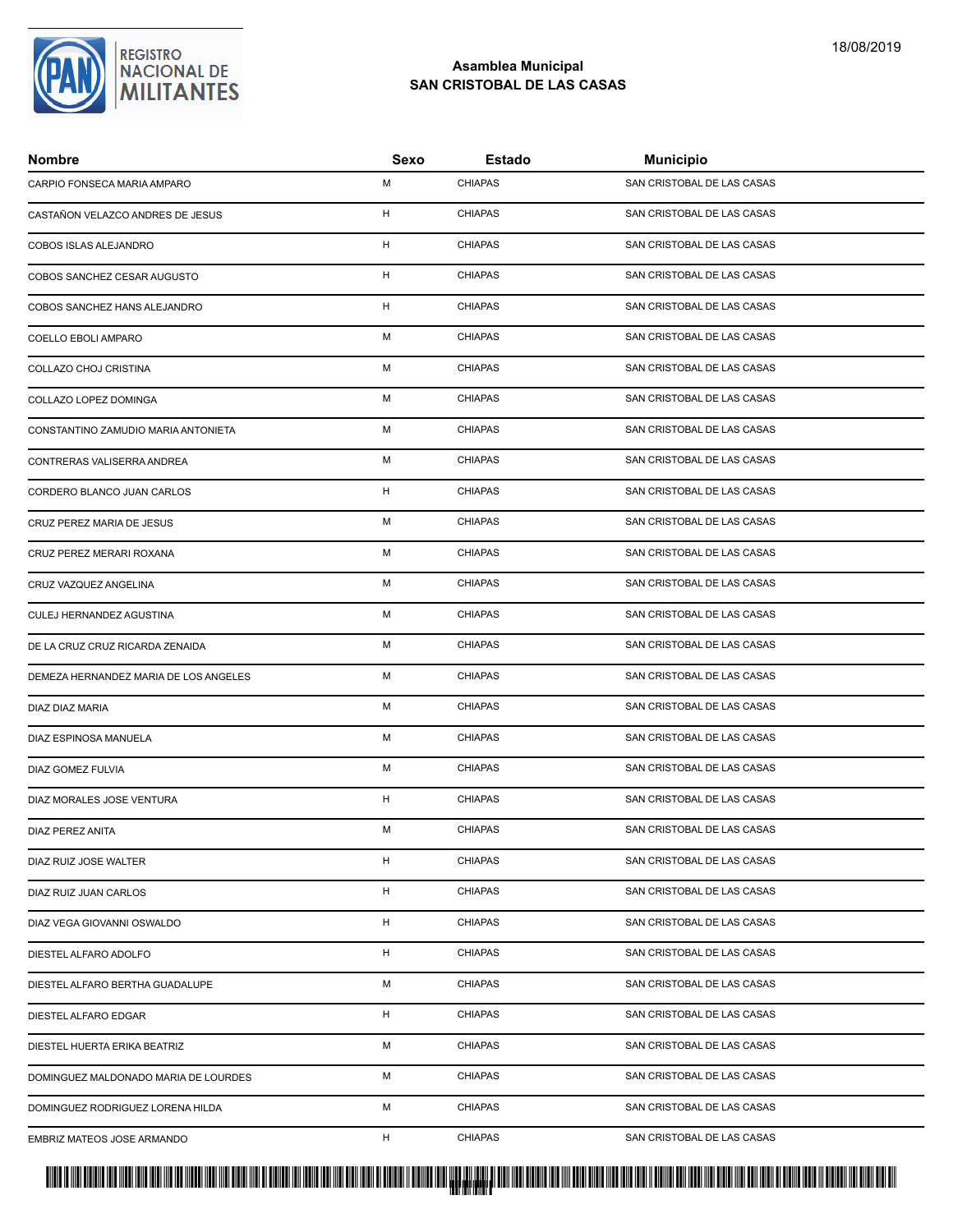

| <b>Nombre</b>                      | Sexo         | Estado         | <b>Municipio</b>           |
|------------------------------------|--------------|----------------|----------------------------|
| ESCOBAR ALVAREZ UBALDO JAVIER      | H            | <b>CHIAPAS</b> | SAN CRISTOBAL DE LAS CASAS |
| ESCOBAR GUZMAN SERAPIO JAVIER      | H            | <b>CHIAPAS</b> | SAN CRISTOBAL DE LAS CASAS |
| ESCOBAR LAGUNA MARCO ANTONIO       | H            | <b>CHIAPAS</b> | SAN CRISTOBAL DE LAS CASAS |
| <b>GAMBOA RICCI LUIS ALBERTO</b>   | H            | <b>CHIAPAS</b> | SAN CRISTOBAL DE LAS CASAS |
| <b>GARCIA GARCIA MARICELA</b>      | м            | <b>CHIAPAS</b> | SAN CRISTOBAL DE LAS CASAS |
| <b>GARCIA RAMOS ANGEL FEDERICO</b> | H            | <b>CHIAPAS</b> | SAN CRISTOBAL DE LAS CASAS |
| <b>GOMEZ AGUILAR MANUEL</b>        | H            | <b>CHIAPAS</b> | SAN CRISTOBAL DE LAS CASAS |
| GOMEZ BARBOSA SARA DEL PILAR       | M            | <b>CHIAPAS</b> | SAN CRISTOBAL DE LAS CASAS |
| <b>GOMEZ DIAZ LAURA MERCEDES</b>   | M            | <b>CHIAPAS</b> | SAN CRISTOBAL DE LAS CASAS |
| GOMEZ GARCIA GUADALUPE             | м            | <b>CHIAPAS</b> | SAN CRISTOBAL DE LAS CASAS |
| GOMEZ GOMEZ ORALIA                 | M            | <b>CHIAPAS</b> | SAN CRISTOBAL DE LAS CASAS |
| GOMEZ HERNANDEZ ANA                | M            | <b>CHIAPAS</b> | SAN CRISTOBAL DE LAS CASAS |
| GOMEZ HERNANDEZ RAMON              | $\mathsf{H}$ | <b>CHIAPAS</b> | SAN CRISTOBAL DE LAS CASAS |
| <b>GOMEZ LOPEZ HORTENSIA</b>       | M            | <b>CHIAPAS</b> | SAN CRISTOBAL DE LAS CASAS |
| GOMEZ LOPEZ REGINA                 | м            | <b>CHIAPAS</b> | SAN CRISTOBAL DE LAS CASAS |
| <b>GOMEZ ROMAN MARICELA</b>        | M            | <b>CHIAPAS</b> | SAN CRISTOBAL DE LAS CASAS |
| GOMEZ RUIZ LAURA MARLENE           | M            | <b>CHIAPAS</b> | SAN CRISTOBAL DE LAS CASAS |
| GOMEZ SANTIS GUADALUPE             | M            | <b>CHIAPAS</b> | SAN CRISTOBAL DE LAS CASAS |
| <b>GOMEZ SANTIZ ELIAS</b>          | H            | <b>CHIAPAS</b> | SAN CRISTOBAL DE LAS CASAS |
| <b>GOMEZ SANTIZ YOLANDA</b>        | M            | <b>CHIAPAS</b> | SAN CRISTOBAL DE LAS CASAS |
| GONZALEZ BAUTISTA FELIPA MATILDE   | M            | <b>CHIAPAS</b> | SAN CRISTOBAL DE LAS CASAS |
| GONZALEZ BAUTISTA MARIA NATIVIDAD  | м            | <b>CHIAPAS</b> | SAN CRISTOBAL DE LAS CASAS |
| GONZALEZ GONZALEZ JUAN CARLOS      | H            | <b>CHIAPAS</b> | SAN CRISTOBAL DE LAS CASAS |
| GUERRERO RANGEL MARIA ELENA        | м            | <b>CHIAPAS</b> | SAN CRISTOBAL DE LAS CASAS |
| GUILLEN HERNANDEZ BEATRIZ DE JESUS | М            | <b>CHIAPAS</b> | SAN CRISTOBAL DE LAS CASAS |
| GUILLEN MORALES GUILLERMO BENITO   | H            | <b>CHIAPAS</b> | SAN CRISTOBAL DE LAS CASAS |
| GUILLEN REYES LUIS RAYMUNDO        | H            | <b>CHIAPAS</b> | SAN CRISTOBAL DE LAS CASAS |
| GUTIERREZ GOMEZ YSABEL RAMONA      | M            | <b>CHIAPAS</b> | SAN CRISTOBAL DE LAS CASAS |
| GUTIERREZ LOPEZ RUMALDO ALVARO     | H            | <b>CHIAPAS</b> | SAN CRISTOBAL DE LAS CASAS |
| HERNANDEZ CEVERINO MANUELA         | М            | <b>CHIAPAS</b> | SAN CRISTOBAL DE LAS CASAS |
| HERNANDEZ GOMEZ CANDELARIA         | М            | <b>CHIAPAS</b> | SAN CRISTOBAL DE LAS CASAS |
| HERNANDEZ GOMEZ JUANA              | M            | <b>CHIAPAS</b> | SAN CRISTOBAL DE LAS CASAS |

<mark>. Pangyakan k</mark>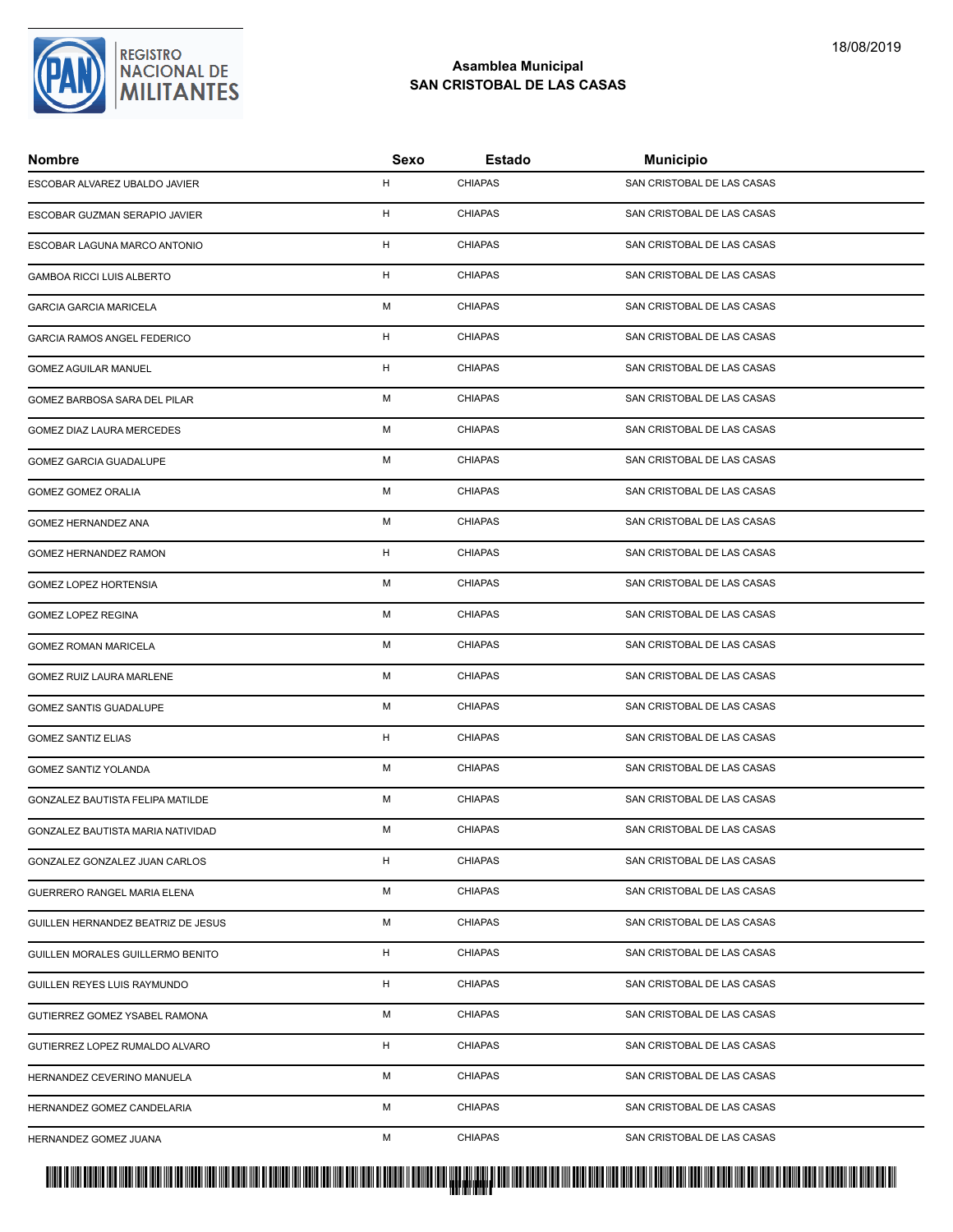# REGISTRO<br>NACIONAL DE<br>**MILITANTES**

# **Asamblea Municipal SAN CRISTOBAL DE LAS CASAS**

| <b>Nombre</b>                          | Sexo | Estado         | <b>Municipio</b>           |
|----------------------------------------|------|----------------|----------------------------|
| HERNANDEZ GOMEZ NATALIA                | M    | <b>CHIAPAS</b> | SAN CRISTOBAL DE LAS CASAS |
| HERNANDEZ GOMEZ PATRICIA               | M    | <b>CHIAPAS</b> | SAN CRISTOBAL DE LAS CASAS |
| HERNANDEZ NAVARRO HILDA ROCIO          | M    | <b>CHIAPAS</b> | SAN CRISTOBAL DE LAS CASAS |
| HERNANDEZ SANCHEZ GUADALUPE DEL CARMEN | M    | <b>CHIAPAS</b> | SAN CRISTOBAL DE LAS CASAS |
| HERNANDEZ SANCHEZ PATRICIA             | м    | <b>CHIAPAS</b> | SAN CRISTOBAL DE LAS CASAS |
| HERNANDEZ VAZQUEZ ANSELMO              | H    | <b>CHIAPAS</b> | SAN CRISTOBAL DE LAS CASAS |
| HERNANDEZ VAZQUEZ LEONARDO VICTOR      | H    | <b>CHIAPAS</b> | SAN CRISTOBAL DE LAS CASAS |
| HERRERA BALLINAS PORFIRIO FELIX        | H    | <b>CHIAPAS</b> | SAN CRISTOBAL DE LAS CASAS |
| HONDA MAYORGA YOSHITSUNE               | H    | <b>CHIAPAS</b> | SAN CRISTOBAL DE LAS CASAS |
| HONDA VERDEJA LUIS FELIPE              | H    | <b>CHIAPAS</b> | SAN CRISTOBAL DE LAS CASAS |
| HONDA VERDEJA YOSHITZUNE               | H    | <b>CHIAPAS</b> | SAN CRISTOBAL DE LAS CASAS |
| HUERTA RAMIREZ AURELIA BEATRIZ         | M    | <b>CHIAPAS</b> | SAN CRISTOBAL DE LAS CASAS |
| HUET MENDEZ ANGELICA MARIA             | M    | <b>CHIAPAS</b> | SAN CRISTOBAL DE LAS CASAS |
| JIMENEZ GUTIERREZ JOSE FRANCISCO       | H    | <b>CHIAPAS</b> | SAN CRISTOBAL DE LAS CASAS |
| JIMENEZ GUTIERREZ VICTOR HUGO          | H    | <b>CHIAPAS</b> | SAN CRISTOBAL DE LAS CASAS |
| JIMENEZ HERNANDEZ GUADALUPE            | M    | <b>CHIAPAS</b> | SAN CRISTOBAL DE LAS CASAS |
| JIMENEZ PEREZ PETRONA                  | M    | <b>CHIAPAS</b> | SAN CRISTOBAL DE LAS CASAS |
| JIMENO BARRIOS SAIDA ALICIA            | M    | <b>CHIAPAS</b> | SAN CRISTOBAL DE LAS CASAS |
| JUAREZ FLORES EMILIO EDILBERTO         | H    | <b>CHIAPAS</b> | SAN CRISTOBAL DE LAS CASAS |
| LARA MENDEZ AMPARO EUFEMIA             | M    | <b>CHIAPAS</b> | SAN CRISTOBAL DE LAS CASAS |
| LEON VALERA AGUSTINA                   | M    | <b>CHIAPAS</b> | SAN CRISTOBAL DE LAS CASAS |
| LIEVANO HERNANDEZ VIANEY JESUS         | H    | <b>CHIAPAS</b> | SAN CRISTOBAL DE LAS CASAS |
| LOPEZ CASTRO LILIA GUADALUPE           | M    | <b>CHIAPAS</b> | SAN CRISTOBAL DE LAS CASAS |
| LOPEZ COELLO OLIVIA                    | м    | <b>CHIAPAS</b> | SAN CRISTOBAL DE LAS CASAS |
| LOPEZ COELLO RENATO                    | H    | <b>CHIAPAS</b> | SAN CRISTOBAL DE LAS CASAS |
| LOPEZ DIAZ MARIO ALBERTO               | H    | <b>CHIAPAS</b> | SAN CRISTOBAL DE LAS CASAS |
| LOPEZ GOMEZ ELVIRA                     | м    | <b>CHIAPAS</b> | SAN CRISTOBAL DE LAS CASAS |
| LOPEZ SANTIZ LINDA                     | M    | <b>CHIAPAS</b> | SAN CRISTOBAL DE LAS CASAS |
| MADARIAGA ROJAS EGLAIDE                | М    | <b>CHIAPAS</b> | SAN CRISTOBAL DE LAS CASAS |
| MARTINEZ CORDERO JORGE MANUEL          | H    | <b>CHIAPAS</b> | SAN CRISTOBAL DE LAS CASAS |
| MARTINEZ GOMEZ SANDRA GUADALUPE        | М    | <b>CHIAPAS</b> | SAN CRISTOBAL DE LAS CASAS |
| MARTINEZ RAMIREZ JUAN                  | H    | <b>CHIAPAS</b> | SAN CRISTOBAL DE LAS CASAS |

<mark>. Pangyakan k</mark>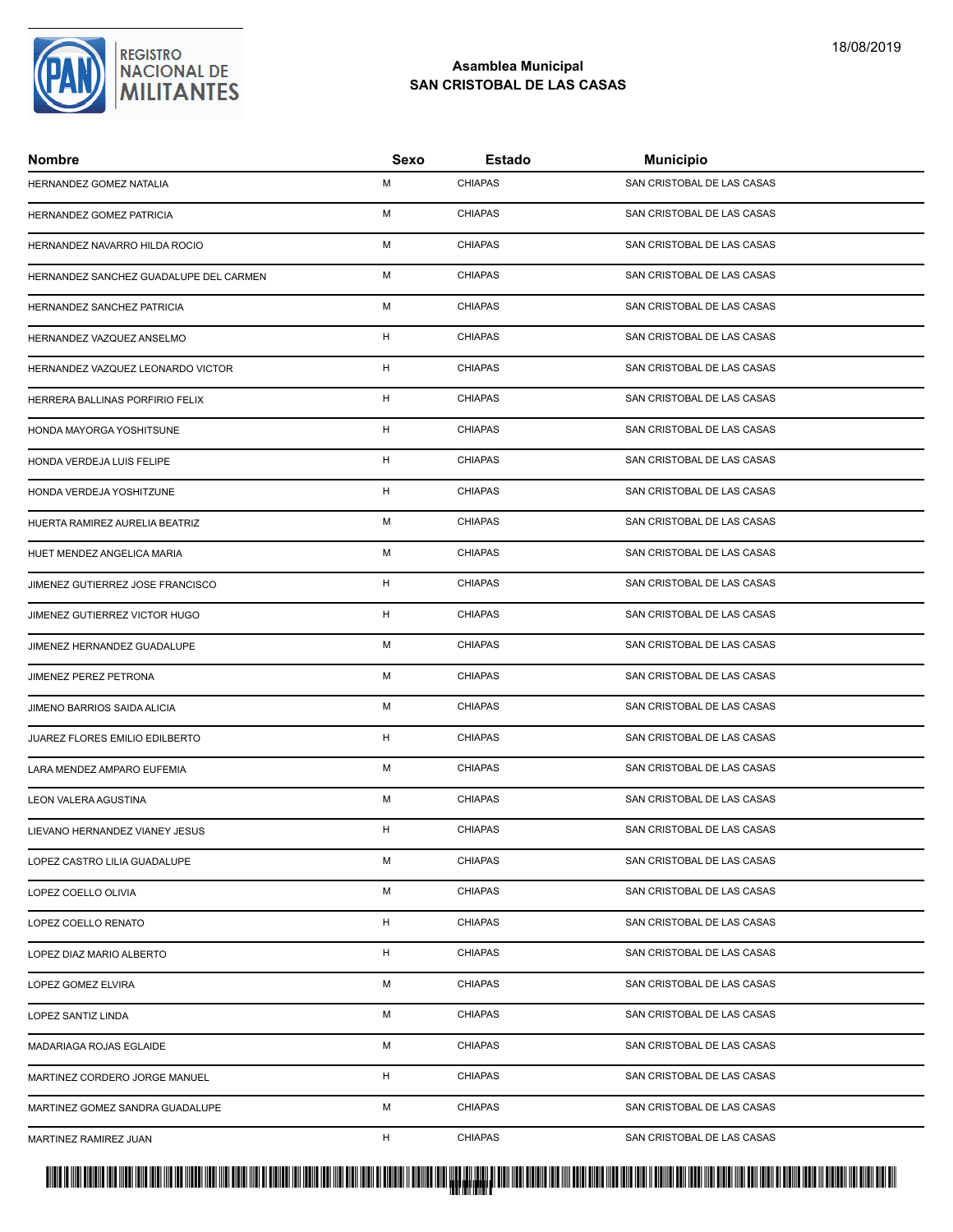

| <b>Nombre</b>                      | Sexo | Estado         | <b>Municipio</b>           |
|------------------------------------|------|----------------|----------------------------|
| MARTINEZ TOLEDO SANDRA ERIKA       | M    | <b>CHIAPAS</b> | SAN CRISTOBAL DE LAS CASAS |
| MARTINEZ VAZQUEZ CANDELARIA        | M    | <b>CHIAPAS</b> | SAN CRISTOBAL DE LAS CASAS |
| MENDEZ MENDEZ FELICIANA            | M    | <b>CHIAPAS</b> | SAN CRISTOBAL DE LAS CASAS |
| MENDEZ SANTIZ PETRONA              | M    | <b>CHIAPAS</b> | SAN CRISTOBAL DE LAS CASAS |
| MENDOZA DIAZ MARIA PATRICIA        | м    | <b>CHIAPAS</b> | SAN CRISTOBAL DE LAS CASAS |
| MOLINA BORREGO AUGUSTO HOMERO      | H    | <b>CHIAPAS</b> | SAN CRISTOBAL DE LAS CASAS |
| MOLINA ESTRADA MAGDALENA ISABEL    | M    | <b>CHIAPAS</b> | SAN CRISTOBAL DE LAS CASAS |
| MOLINA GONZALEZ AMANDA RUTH        | M    | <b>CHIAPAS</b> | SAN CRISTOBAL DE LAS CASAS |
| MOLINA HERRERA ROBERTO CARLOS      | H    | <b>CHIAPAS</b> | SAN CRISTOBAL DE LAS CASAS |
| MONJARAS MENDEZ CANDELARIA         | м    | <b>CHIAPAS</b> | SAN CRISTOBAL DE LAS CASAS |
| MORALES MENDEZ ESTELA              | M    | <b>CHIAPAS</b> | SAN CRISTOBAL DE LAS CASAS |
| MORALES MENDEZ GUADALUPE           | M    | <b>CHIAPAS</b> | SAN CRISTOBAL DE LAS CASAS |
| MORENO GOMEZ JULIA DEL ROCIO       | M    | <b>CHIAPAS</b> | SAN CRISTOBAL DE LAS CASAS |
| MORENO GOMEZ MARIA DEL CARMEN      | M    | <b>CHIAPAS</b> | SAN CRISTOBAL DE LAS CASAS |
| MORENO GUZMAN SARA                 | м    | <b>CHIAPAS</b> | SAN CRISTOBAL DE LAS CASAS |
| MOSCOSO VELASCO VIOLETA            | M    | <b>CHIAPAS</b> | SAN CRISTOBAL DE LAS CASAS |
| MOSHAN ALVAREZ MARIA DE LA LUZ     | M    | <b>CHIAPAS</b> | SAN CRISTOBAL DE LAS CASAS |
| MOSHAN HERNANDEZ PETRONA           | M    | <b>CHIAPAS</b> | SAN CRISTOBAL DE LAS CASAS |
| NAJERA TREJO OTILIA FANNI          | M    | <b>CHIAPAS</b> | SAN CRISTOBAL DE LAS CASAS |
| NOLASCO PEREZ JULIO MAGDALENO      | H    | <b>CHIAPAS</b> | SAN CRISTOBAL DE LAS CASAS |
| NUÑEZ PEREZ RUFINA                 | M    | <b>CHIAPAS</b> | SAN CRISTOBAL DE LAS CASAS |
| OROSCO RASGADO MARIANO             | H    | <b>CHIAPAS</b> | SAN CRISTOBAL DE LAS CASAS |
| OVANDO GALLEGOS ARMANDO            | H    | <b>CHIAPAS</b> | SAN CRISTOBAL DE LAS CASAS |
| OVANDO REAZOLA ARMANDO             | H    | <b>CHIAPAS</b> | SAN CRISTOBAL DE LAS CASAS |
| OVANDO REAZOLA JANETTE             | М    | <b>CHIAPAS</b> | SAN CRISTOBAL DE LAS CASAS |
| OZUNA ALCAZAR MERCEDES DEL ROSARIO | М    | <b>CHIAPAS</b> | SAN CRISTOBAL DE LAS CASAS |
| PALE PEREZ ROSA                    | м    | <b>CHIAPAS</b> | SAN CRISTOBAL DE LAS CASAS |
| PANIAGUA SOLIS CESAR EUGENIO       | H    | <b>CHIAPAS</b> | SAN CRISTOBAL DE LAS CASAS |
| PECH LOPEZ IRMA                    | М    | <b>CHIAPAS</b> | SAN CRISTOBAL DE LAS CASAS |
| PECH LOPEZ JOSEFINA                | М    | <b>CHIAPAS</b> | SAN CRISTOBAL DE LAS CASAS |
| PEREZ AGUILAR MERCEDES CLEOTILDE   | М    | <b>CHIAPAS</b> | SAN CRISTOBAL DE LAS CASAS |
| PEREZ DIAZ JUANA                   | M    | <b>CHIAPAS</b> | SAN CRISTOBAL DE LAS CASAS |

<mark>. Pangyakan k</mark>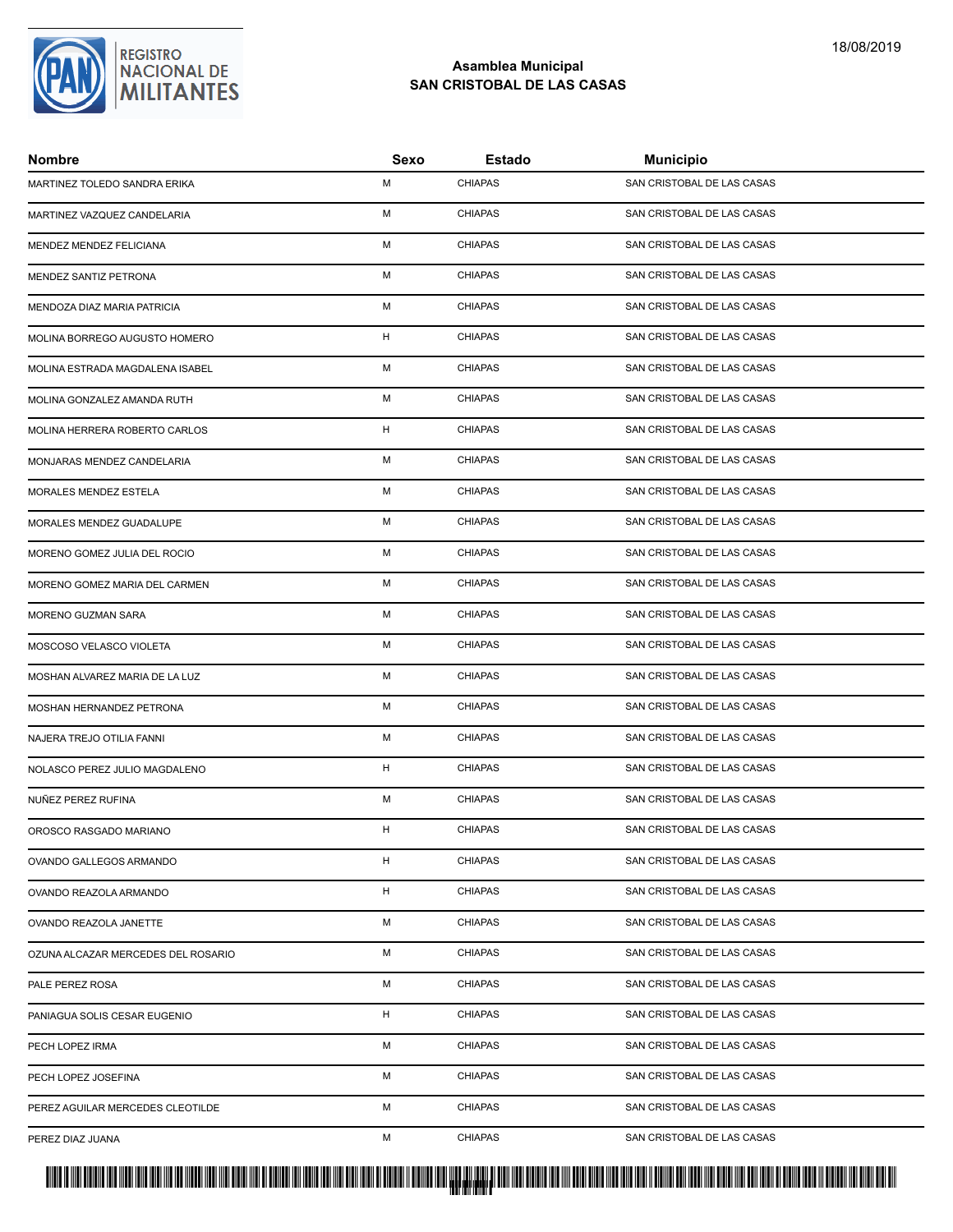

| <b>Nombre</b>                      | Sexo | Estado         | <b>Municipio</b>           |
|------------------------------------|------|----------------|----------------------------|
| PEREZ GONZALEZ ELIZA               | М    | <b>CHIAPAS</b> | SAN CRISTOBAL DE LAS CASAS |
| PEREZ HERNANDEZ VICENTA            | М    | <b>CHIAPAS</b> | SAN CRISTOBAL DE LAS CASAS |
| PEREZ LOPEZ FRANCISCA              | М    | <b>CHIAPAS</b> | SAN CRISTOBAL DE LAS CASAS |
| PEREZ PEREZ GUADALUPE              | H    | <b>CHIAPAS</b> | SAN CRISTOBAL DE LAS CASAS |
| POO RAMIREZ GUSTAVO ENRIQUE        | H    | <b>CHIAPAS</b> | SAN CRISTOBAL DE LAS CASAS |
| RAFAEL TOLEDO JESUS                | H    | <b>CHIAPAS</b> | SAN CRISTOBAL DE LAS CASAS |
| RAMIREZ CORONEL RAFAEL             | н    | <b>CHIAPAS</b> | SAN CRISTOBAL DE LAS CASAS |
| RAMIREZ GONZALEZ JOSE RODRIGO      | н    | <b>CHIAPAS</b> | SAN CRISTOBAL DE LAS CASAS |
| RAMIREZ ZUÑIGA MARIA ODILIA        | М    | <b>CHIAPAS</b> | SAN CRISTOBAL DE LAS CASAS |
| RAMOS MORENO SALOMON LUIS HUMBERTO | H    | <b>CHIAPAS</b> | SAN CRISTOBAL DE LAS CASAS |
| RANGEL MANZANO ALMA ELIZABETH      | М    | <b>CHIAPAS</b> | SAN CRISTOBAL DE LAS CASAS |
| RICCI DIESTEL FRANCISCO MARTIN     | н    | <b>CHIAPAS</b> | SAN CRISTOBAL DE LAS CASAS |
| RICCI DIESTEL SILVIA               | М    | <b>CHIAPAS</b> | SAN CRISTOBAL DE LAS CASAS |
| RICCI ROSAS ARTURO ARMANDO         | H    | <b>CHIAPAS</b> | SAN CRISTOBAL DE LAS CASAS |
| RICCI ROSAS MARTIN ELIO            | н    | <b>CHIAPAS</b> | SAN CRISTOBAL DE LAS CASAS |
| RIVAS BASTIDAS ISRAEL              | H    | <b>CHIAPAS</b> | SAN CRISTOBAL DE LAS CASAS |
| RODAS MARTINEZ GABRIELA CONSUELO   | М    | <b>CHIAPAS</b> | SAN CRISTOBAL DE LAS CASAS |
| RODAS MARTINEZ MARINA GUADALUPE    | М    | <b>CHIAPAS</b> | SAN CRISTOBAL DE LAS CASAS |
| RODRIGUEZ RAMIREZ ALBERTO EDMUNDO  | H    | <b>CHIAPAS</b> | SAN CRISTOBAL DE LAS CASAS |
| ROJAS NARVAEZ RAUL ALBERTO         | H    | <b>CHIAPAS</b> | SAN CRISTOBAL DE LAS CASAS |
| ROMAN CARPIO DELIA AMBROCIA        | М    | <b>CHIAPAS</b> | SAN CRISTOBAL DE LAS CASAS |
| RUIZ CRUZ DORA DEL CARMEN          | M    | <b>CHIAPAS</b> | SAN CRISTOBAL DE LAS CASAS |
| RUIZ GOMEZ PASCUAL                 | H    | <b>CHIAPAS</b> | SAN CRISTOBAL DE LAS CASAS |
| RUIZ JIMENEZ FELIX                 | H    | <b>CHIAPAS</b> | SAN CRISTOBAL DE LAS CASAS |
| RUIZ JIMENEZ PETRA                 | М    | <b>CHIAPAS</b> | SAN CRISTOBAL DE LAS CASAS |
| SAMAYOA ZEPEDA RODOLFO RODRIGO     | H    | <b>CHIAPAS</b> | SAN CRISTOBAL DE LAS CASAS |
| SAN ROMAN HERNANDEZ CAMERINO       | H.   | <b>CHIAPAS</b> | SAN CRISTOBAL DE LAS CASAS |
| SAN ROMAN MOSCOSO MARIA GUADALUPE  | М    | <b>CHIAPAS</b> | SAN CRISTOBAL DE LAS CASAS |
| SANCHEZ ALEGRIA RAMONA MAGDALENA   | М    | <b>CHIAPAS</b> | SAN CRISTOBAL DE LAS CASAS |
| SANCHEZ GUERRERO MARCO ANTONIO     | H    | <b>CHIAPAS</b> | SAN CRISTOBAL DE LAS CASAS |
| SANCHEZ GUERRERO MARLENE           | М    | <b>CHIAPAS</b> | SAN CRISTOBAL DE LAS CASAS |
| SANCHEZ HERNANDEZ ADELINA          | М    | <b>CHIAPAS</b> | SAN CRISTOBAL DE LAS CASAS |

# PROTUCCION SU REGION DA SU REGIONAL DE MILITAR DA SU REGIONAL DE MILITANTES CONTRADO NACIONAL DE MILITANTES CON <mark>. Pangyakan k</mark>